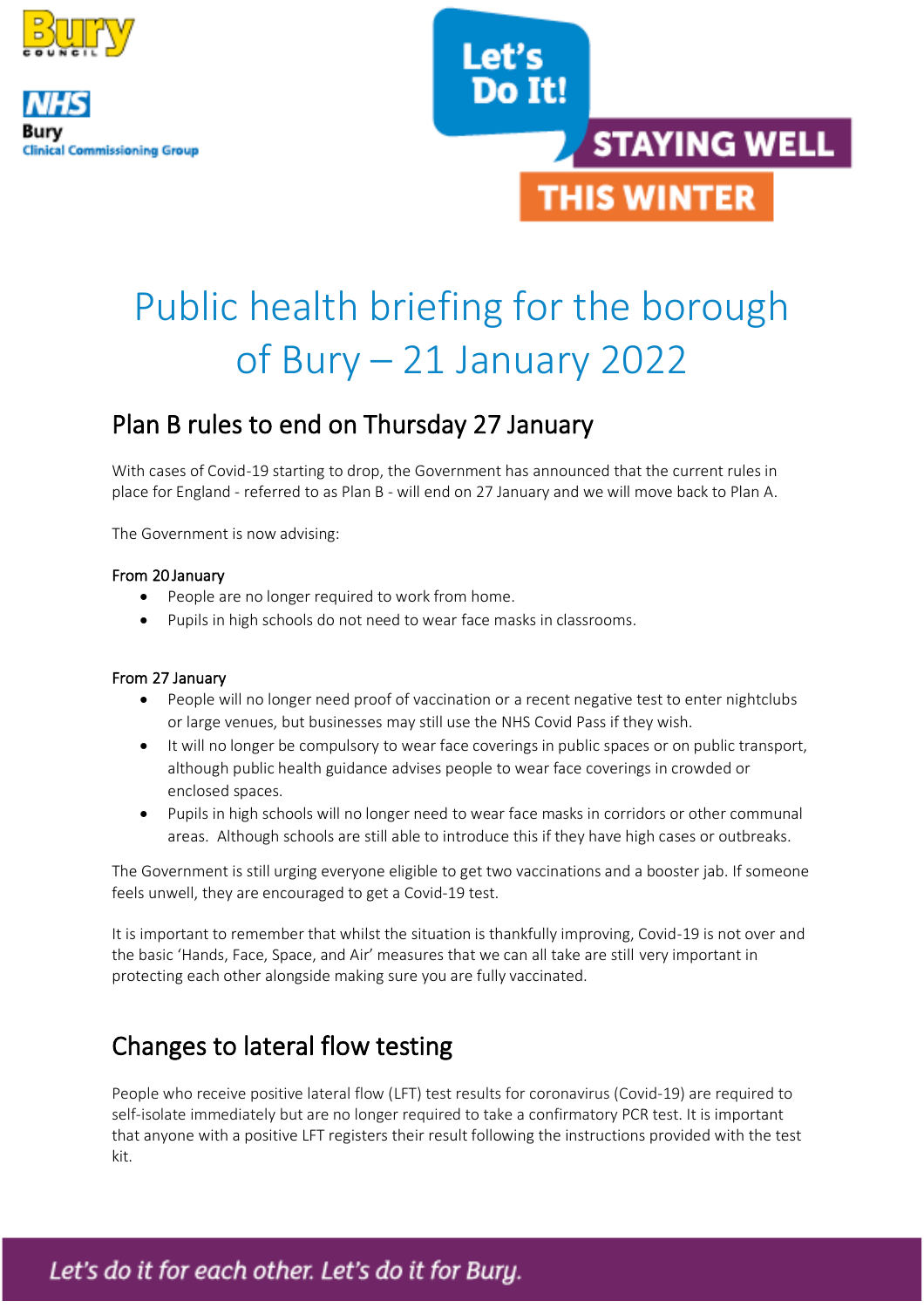People who may require financial support to self-isolate, however, will need to get a confirmatory PCR test (see further information below).

Anyone who has symptoms of coronavirus should still book a PCR test.

### Participants needed for national Covid-19 study

The PANORAMIC study is investigating whether new antiviral treatments for Covid-19 in the community can reduce the need for hospital admission and enable people to get better at home.

The nationwide study, funded by the National Institute for Health Research, is recruiting volunteers in Greater Manchester to take part in the study through the [PANORAMIC website.](https://www.panoramictrial.org/) [\(https://www.panoramictrial.org/\)](https://www.panoramictrial.org/)

To be eligible, people need to be currently experiencing Covid-19 symptoms that started in the last five days; have a positive PCR test for Covid-19; and be aged 50 or over or aged 18 and over with a listed pre-existing condition.

### Significant reduction in Covid cases over the last week

Cases of Covid-19 have dropped substantially in the last week, but the number remains high.

The data up to 15 January shows that the infection rate was 1,162 per 100,000 people, representing 2,200 cases, which is a significant reduction compared to the week ending 8 January. Changes to the requirement for PCR testing mean that these figures are likely to underestimate the true number of cases but other data sources do confirm a downward trend.

Omicron continues to account for almost all of Bury's current cases.

#### 7-day case figures:

Week ending 15 January: infection rate per 100,000 – 1,162,4 (2,200 new cases) Week ending 08 January: infection rate per 100,000 – 1,991.0 (3,797 new cases). Week ending 01 January: infection rate per 100,000 – 2,052.4 (3,916\* new cases). Week ending 25 December: infection rate per 100,000 – 1,498.0 (2,861 new cases).

\*Adjusted from previously released figures following updated data

### Vaccine and booster delivery going well

The figures as of 17 January 2022 show that 96,324 people across Bury have now received a Covid-19 booster vaccination. The total number of first vaccinations delivered now stands at 143,334 and 131,747 second doses have been administered.

Bury's clinics continue to work at pace, giving thousands of Covid-19 and flu vaccinations every week – and there's no need to book.

2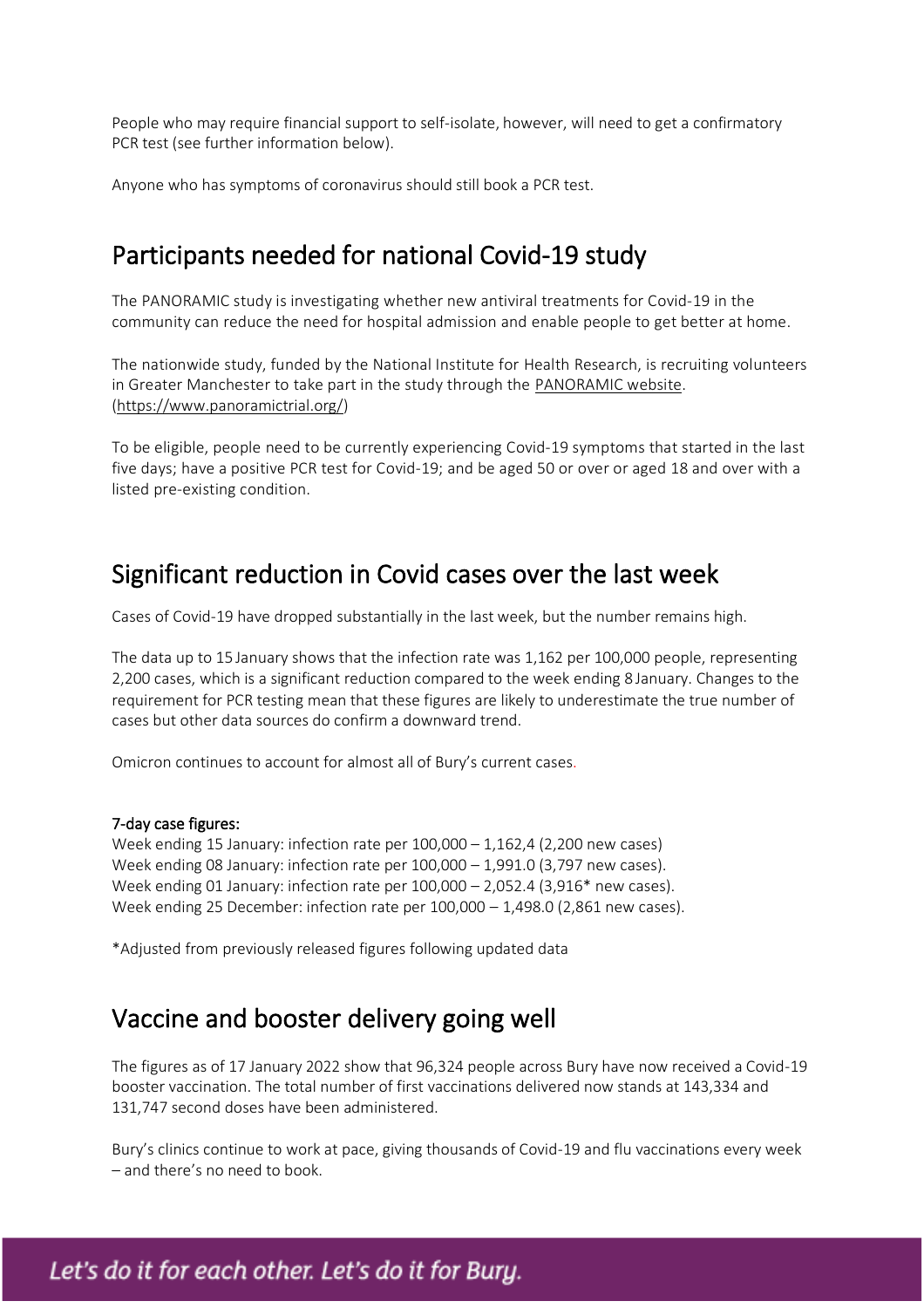

### Mums-to-be urged to get vaccines and boosters

Pregnant women are still advised to get two vaccinations and a booster to protect themselves from the increased risk of serious consequences from coronavirus (Covid-19).

The main priority is to increase the number of pregnant women getting two jabs (8 weeks apart) and encourage those who have done to go for a Covid-19 booster three months or more after their second dose.

# How to get a Covid-19 vaccination in Bury

Whether you're looking to get a first, second or booster jab, it's easy and convenient to get a Covid-19 vaccination in Bury. Eligible people can also get a flu vaccination at our local centres.

All the latest information on vaccine eligibility, when people are due to go, vaccine centre opening times and walk-in/pop-up sessions can be found a[t bury.gov.uk/coronavirus-vaccine](http://bury.gov.uk/coronavirus-vaccine)

#### Where to get a vaccination

Bury has four local centres offering both flu and Covid-19 vaccinations on a walk-in or bookable basis, located at:

3

- Ramsbottom Civic Hall
- Elizabethan Suite, Bury
- Radcliffe United Reformed Church
- Prestwich Walk-in Centre.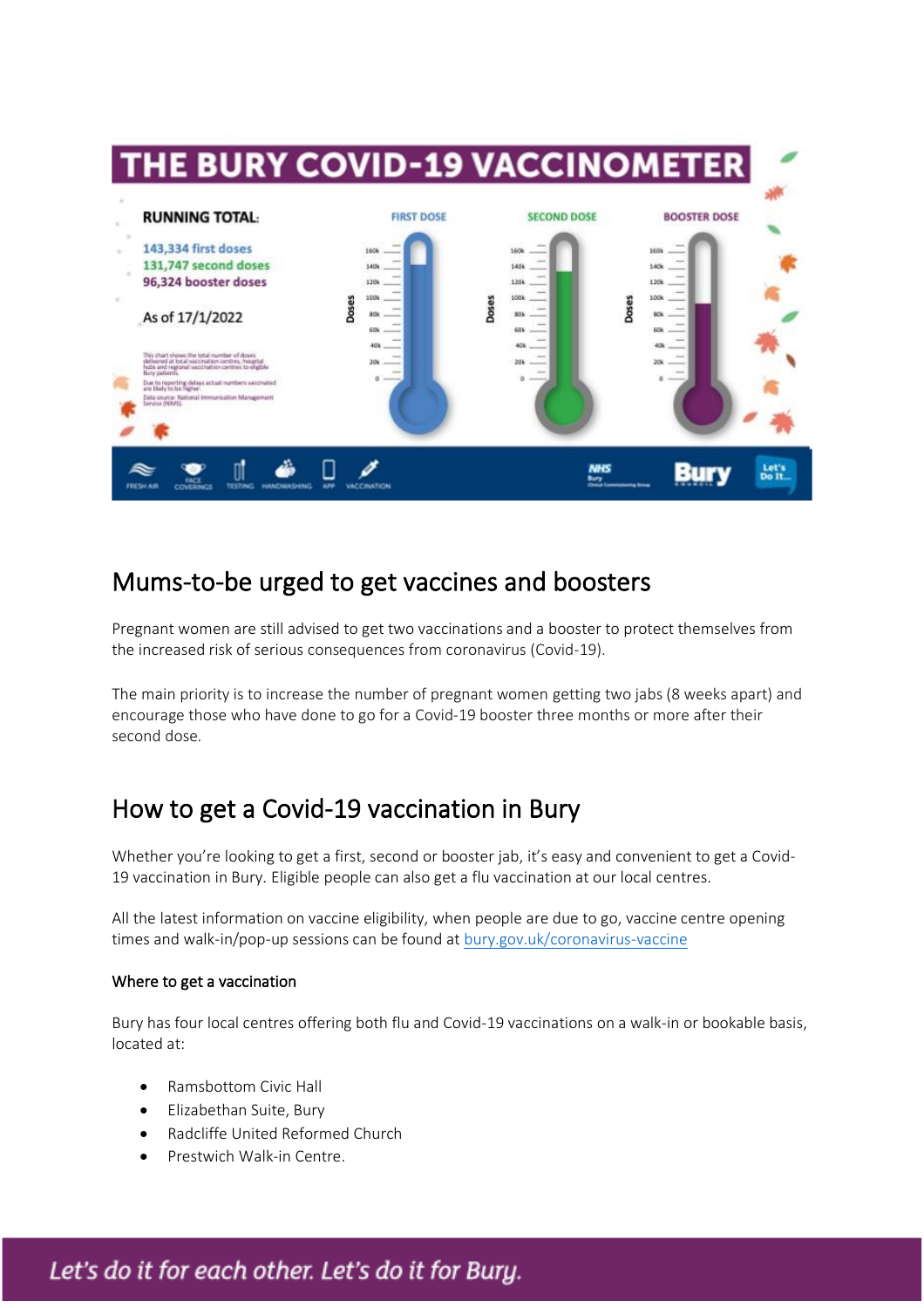People can book for these clinics at [covid.nhsbookings.com/gmpcn](http://covid.nhsbookings.com/gmpcn) to avoid waiting in a queue and guarantee a specific appointment time.

Vaccinations are also available by appointment at seven pharmacy sites in the borough of Bury:

- Asda Pharmacy, Spring Street, Bury
- Strachan's Chemist, Walmersley Road, Bury
- Cohen's Chemist, St Gabriel's Medical Centre Pharmacy, Prestwich
- Asda Pharmacy, Radcliffe
- Well Pharmacy, Church Street West, Radcliffe
- Barash Pharmacy, Bury New Road, Whitefield
- Well Pharmacy, Elms Square Precinct, Whitefield.

There is also a regular vaccination clinic at Fairfield General Hospital which members of the public can attend. Anyone aged 16 and over can walk in or book via the National Booking Service. Vaccinations for young people aged 12 to 15 can be booked for this clinic via the National Booking Service or by calling 119.

Clinic times:

- Tuesday, 8.30am-5.30pm
- Wednesday, 8.30am-5.30pm
- Thursday, 10.30am-6.30pm
- Friday, 10.30am-5.30pm.

The centre, which does have some free parking at the front, is located at: Vaccination Hub, Education Centre, Rochdale Old Road, Bury BL9 7TD.

The Manchester Mass Vaccination Centre at the Etihad Campus is open 8am to 8pm, 7 days a week, and offers an alternative for people who can travel.

For bookings at pharmacies, Fairfield General Hospital and the Manchester Mass Vaccination Centre at the Etihad Campus (can also be found at the Elizabethan Suite, Ramsbottom and Prestwich clinics via this route), call 119 or click through to the [National Booking Service](http://www.nhs.uk/conditions/coronavirus-covid-19/coronavirus-vaccination/book-coronavirus-vaccination/)

#### Upcoming walk-in or [pre-book](https://covid.nhsbookings.com/gmpcn) appointment clinics running at the Ramsbottom, Bury, Radcliffe and Prestwich vaccination sites are listed below:

#### First, second dose and booster for age 16+

| Date                | Time              | Venue                               |
|---------------------|-------------------|-------------------------------------|
| Saturday 22 January | $8.30am - 1pm$    | Ramsbottom Civic Hall               |
|                     |                   | Market Place, Ramsbottom,           |
|                     |                   | BLO 9AJ                             |
| Sunday 23 January   | 9am - 12.30pm     | <b>Prestwich Vaccination Clinic</b> |
|                     | 1.30pm - 4.30pm   | Prestwich Walk-in Centre            |
|                     |                   | building, Fairfax Road,             |
|                     |                   | Prestwich, M25 1BT                  |
| Saturday 22 January | $8.30$ am $-1$ pm | Ramsbottom Civic Hall               |
|                     |                   | Market Place, Ramsbottom,           |
|                     |                   | BLO 9AJ                             |

4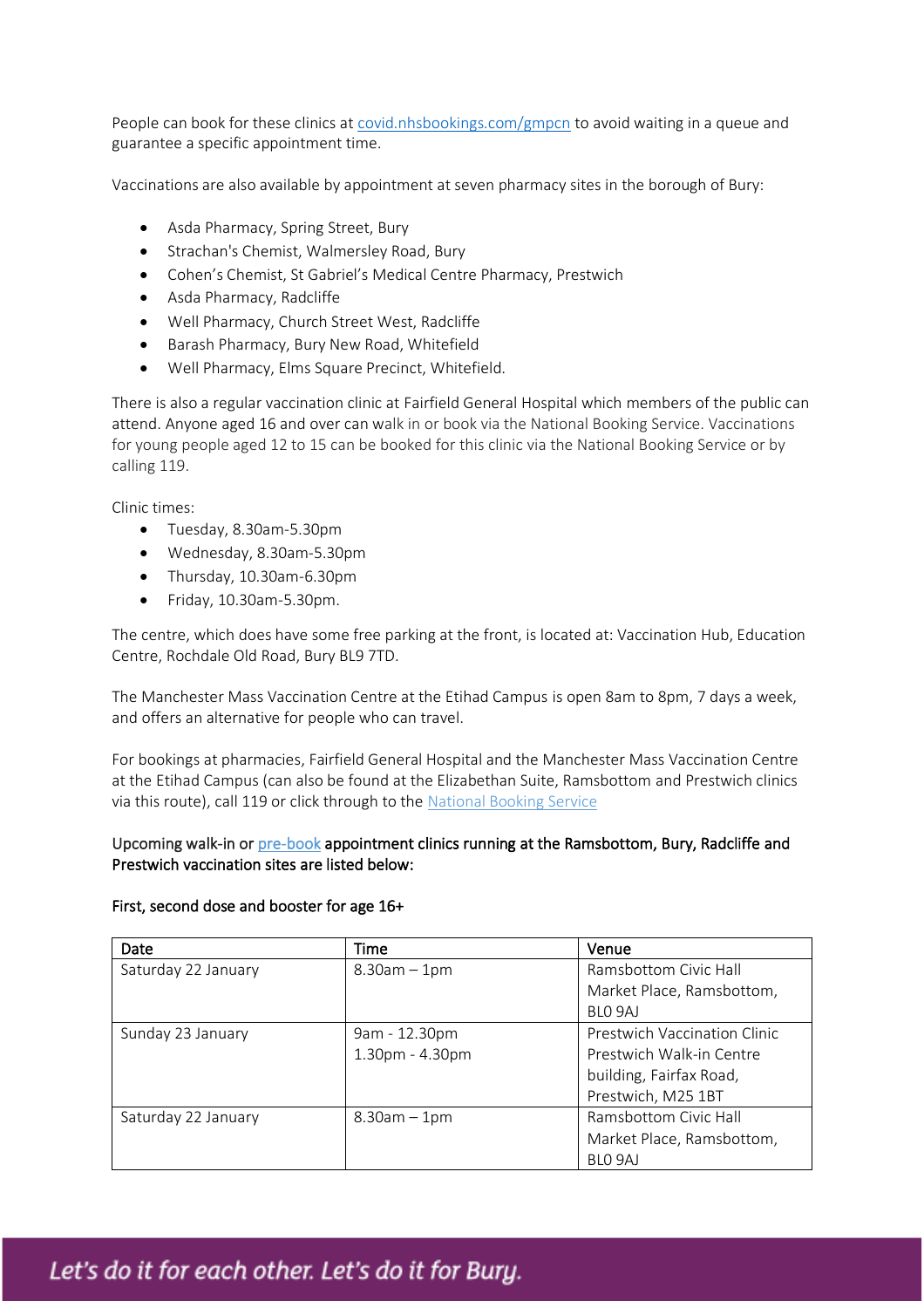#### First and second dose for children aged 12 to 15

| Saturday 22 January | $8.30$ am $-1$ pm | Ramsbottom Civic Hall     |
|---------------------|-------------------|---------------------------|
|                     |                   | Market Place, Ramsbottom, |
|                     |                   | BLO 9AJ                   |

#### First dose, second dose and boosters for those aged 16+

| Date                 | <b>Time</b>                    | Venue                                                                                                                    |
|----------------------|--------------------------------|--------------------------------------------------------------------------------------------------------------------------|
| Monday 24 January    | 8.30am-5.30pm                  | Elizabethan Suite,<br>Town Hall, Knowsley Street,<br>Bury BL9 0SW                                                        |
| Tuesday 25 January   | 8.30am-1.15pm                  | Elizabethan Suite,<br>Town Hall, Knowsley Street,<br>Bury BL9 0SW                                                        |
| Wednesday 26 January | 9am -12.30pm<br>1.30pm -4.30pm | Prestwich Vaccination Clinic,<br>Prestwich Walk-in Centre<br>Building,<br>Fairfax Road, Prestwich M25<br>1 <sub>RT</sub> |
| Friday 28 January    | 9am-12.30pm<br>1.30pm-4.30pm   | Prestwich Vaccination Clinic,<br>Prestwich Walk-in Centre<br>Building,<br>Fairfax Road, Prestwich M25<br>1BT             |
| Saturday 29 January  | $8.30am - 1pm$                 | Ramsbottom Civic Hall,<br>Market Place, Ramsbottom<br>BLO 9AJ                                                            |

#### First and second doses for children aged 12 to 15

| Date                | Time              | Venue                                                         |
|---------------------|-------------------|---------------------------------------------------------------|
| Saturday 29 January | $8.30$ am $-1$ pm | Ramsbottom Civic Hall,<br>Market Place, Ramsbottom<br>BLO 9AJ |

Check the latest clinics, and all other details of Bury's vaccination programme including eligibility, at [bury.gov.uk/coronavirus-vaccine](http://bury.gov.uk/coronavirus-vaccine)

5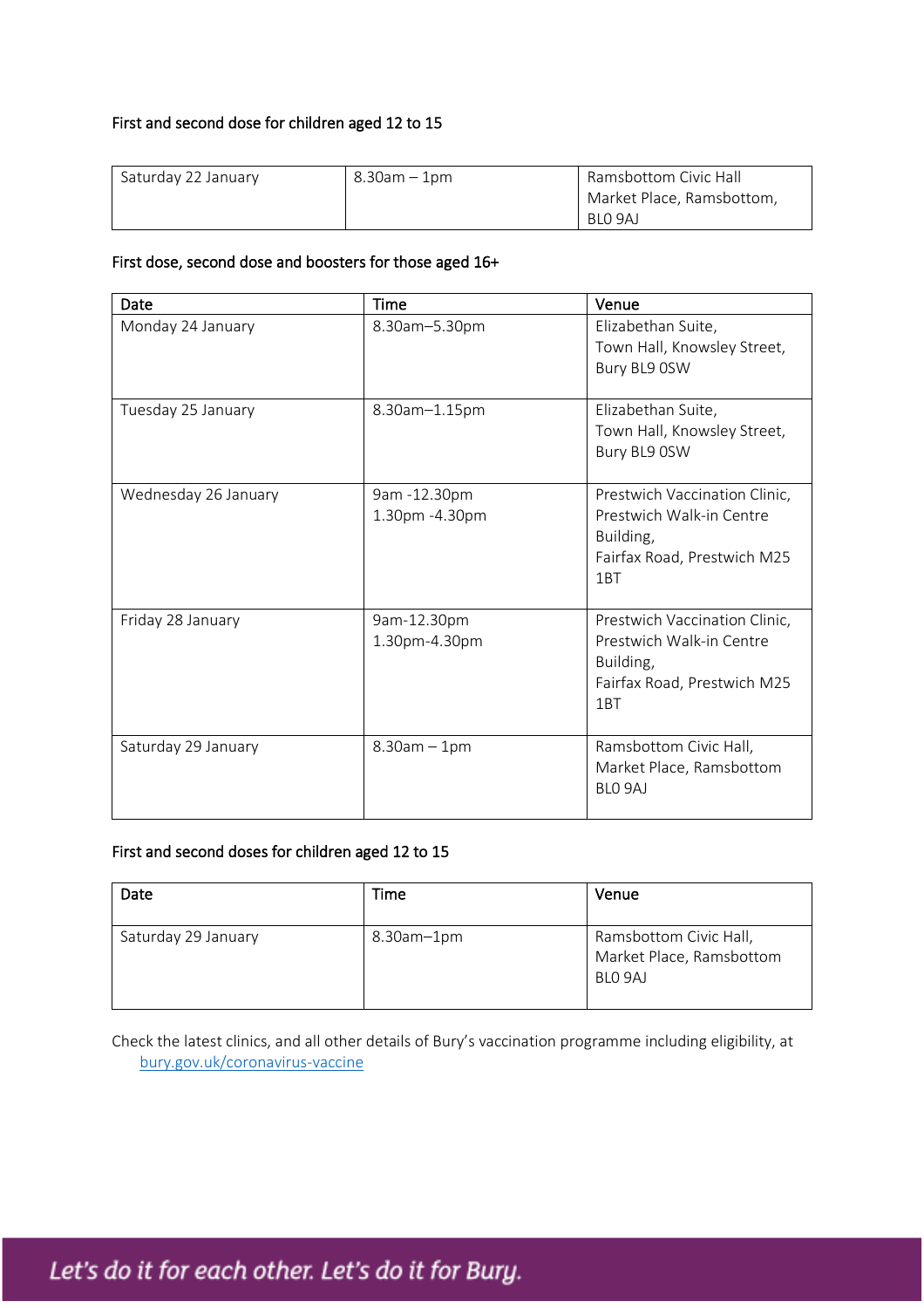# Let's stay safe and stick to the rules

Existing public health guidance remains in place, including:

- staying at home if feeling unwell
- getting a PCR test if experiencing any Covid-19 symptoms
- regular hand washing
- taking up the offer of the free Covid-19 vaccine

If someone has Covid-19 [symptoms](https://www.gov.uk/government/publications/covid-19-stay-at-home-guidance/stay-at-home-guidance-for-households-with-possible-coronavirus-covid-19-infection#symptoms) they should stay at home and self-isolate immediately. They should arrange to have a PCR test (see below) as soon as possible. If this PCR test result is positive, they must continue to self-isolate.

People who do not have Covid-19 symptoms, but have a positive PCR or LFT test result, must stay at home and self-isolate. Anyone self-isolating with Covid-19 can now reduce their isolation period to five full days if they test negative on both Day 5 and Day 6 and do not have a high temperature. Individuals who still test positive must remain in isolation until they have had two negative tests taken on consecutive days.

Anyone living in the same household as someone with Covid-19 is at higher risk of becoming infected. Therefore:

- Anyone aged 18 years 6 months or over, and is not fully vaccinated and lives in the same household as someone with Covid-19, is legally required to stay at home and self-isolate
- Anyone fully vaccinated or aged under 18 years and 6 months, and lives in the same household as someone with Covid-19, is not legally required to self-isolate. However, they are strongly advised to take an LFT test every day for seven days, and to self-isolate if any of these test results are positive

Bury's Community Hubs are here for anyone who needs support, including those who are selfisolating. To access essential help, call 0161 253 5353 (9am to 5pm, Monday to Friday – excluding bank holidays) or text 07860 022876 (messages responded to by the next working day). Further information is [on the community hubs webpage.](https://www.bury.gov.uk/index.aspx?articleid=15300)

### Financial aid for people with a positive PCR test

People may be entitled to a one-off payment of £500 through the [NHS Test and Trace Support](https://www.gov.uk/government/publications/test-and-trace-support-payment-scheme-claiming-financial-support/claiming-financial-support-under-the-test-and-trace-support-payment-scheme)  [Payment scheme](https://www.gov.uk/government/publications/test-and-trace-support-payment-scheme-claiming-financial-support/claiming-financial-support-under-the-test-and-trace-support-payment-scheme) if they are legally required to stay at home and self-isolate or if they are the parent or guardian of a child who has been told to self-isolate.

People who may require financial support to self-isolate will need to get a confirmatory PCR test following a positive LFT, even if they have no symptoms.

### Keep testing to stop the spread

If anyone needs an LFT test - to go to work outside the home or get a PCR test because they have Covid symptoms - they can get the test they need in Bury.

6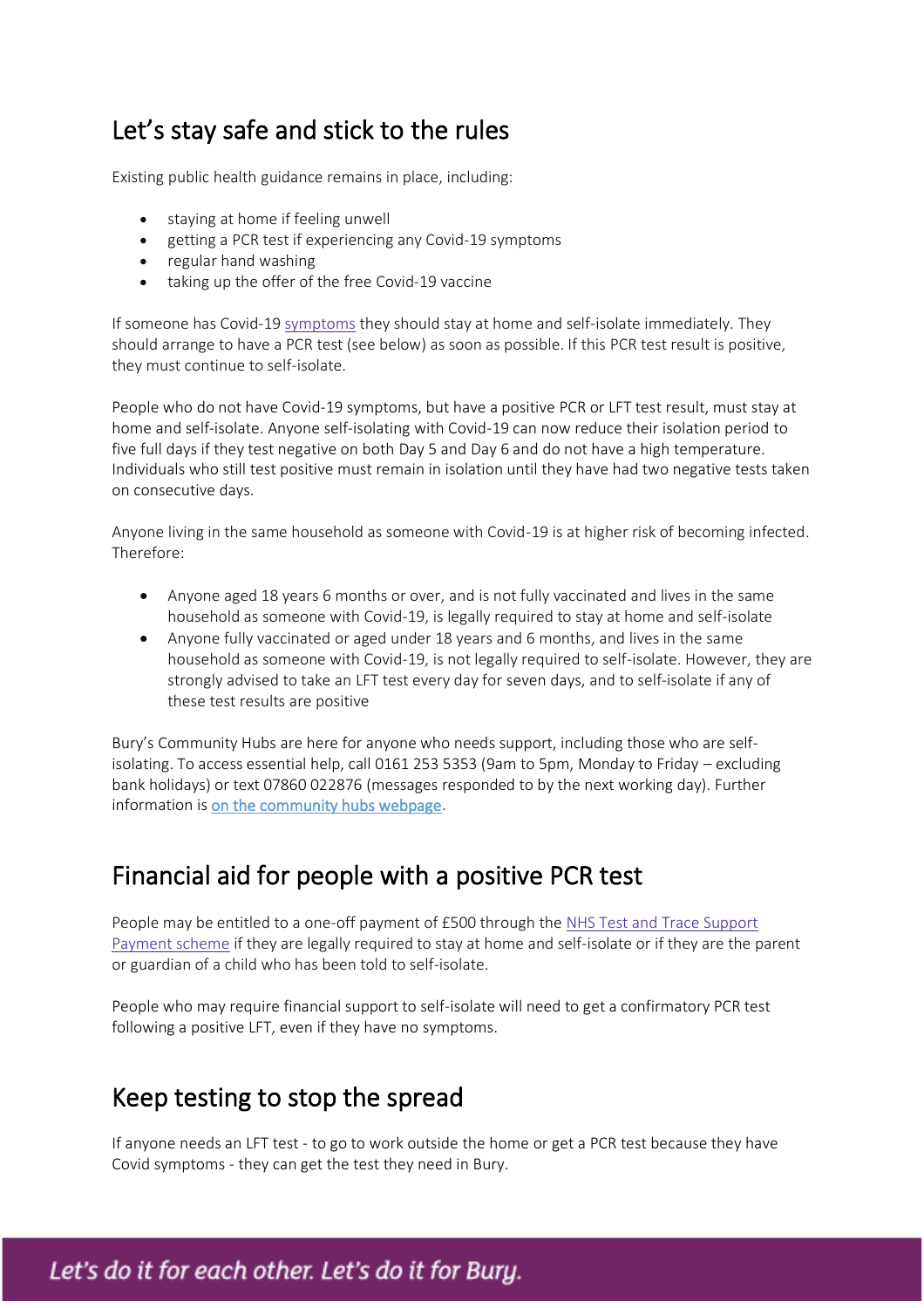#### LFT (Lateral Flow Testing)

There are several ways to get LFT kits in Bury:

- Collect them from a community pharmacy find a participating outle[t here.](https://www.nhs.uk/conditions/coronavirus-covid-19/testing/regular-rapid-coronavirus-tests-if-you-do-not-have-symptoms/)
- Collect them from the Mosses Centre in Bury just [book](https://nhsburyccg.simplybook.cc/v2/#book/location/2/count/1/provider/any/) a Click and Collect slot.
- Order onlin[e here](http://www.gov.uk/order-coronavirus-rapid-lateral-flow-tests) and they'll be sent to your home address.

People who take an LFT test need to register the result, whether positive or negative. This can be done online or by phoning 119.

People who receive positive lateral flow device (LFD) test results for coronavirus (Covid-19) are required to self-isolate immediately, but will not be required to take a confirmatory PCR test.

#### Assisted lateral flow testing in Bury

Anyone who feels they need some assistance when taking a lateral flow test can now access help from the IQ Pharmacy in Bury. This free service is available to anyone who might not feel confident in carrying out their own tests - tests are supervised and processed by pharmacy staff.

IQ Pharmacy, 14 Princess Parade, Bury BL9 0QL Opening hours: Mon-Fri: 9am to 5.15pm Sat: 9am to 3pm Please note: This service is only available to anyone who DOES NOT have any Covid-19 symptoms. The final tests of each day will be 45 minutes before the closing times listed above.

#### Getting a PCR test

If anyone has any of the three most common symptoms of Covid-19 (a new continuous cough, high temperature, loss or change of sense of taste or smell) they should get a PCR test as soon as possible to protect themselves and those around them. The PCR test sample will be analysed at a laboratory and the results will be received via text message, email or telephone.

A range of PCR testing options is available in Bury:

- No appointment required Chesham Fold, Chesham Fold Road, Bury BL9 6JZ (9am to 3pm, Monday to Friday, closed on bank holidays)
- Appointment only Mosses Centre, Cecil Street, Bury BL9 0SB. [Book online.](https://nhsburyccg.simplybook.cc/v2/#book/location/2/count/1/provider/any/)
- Appointment only Department of Health sites located in Prestwich, Radcliffe, Ramsbottom and Whitefield. [Book online.](https://www.gov.uk/get-coronavirus-test)
- [Order](https://www.gov.uk/get-coronavirus-test) a home testing kit (delivered by post).

Call 0161 253 5515 to speak to someone about testing, how to book and availability or find more information [here.](http://www.bury.gov.uk/coronavirus-testing)

7